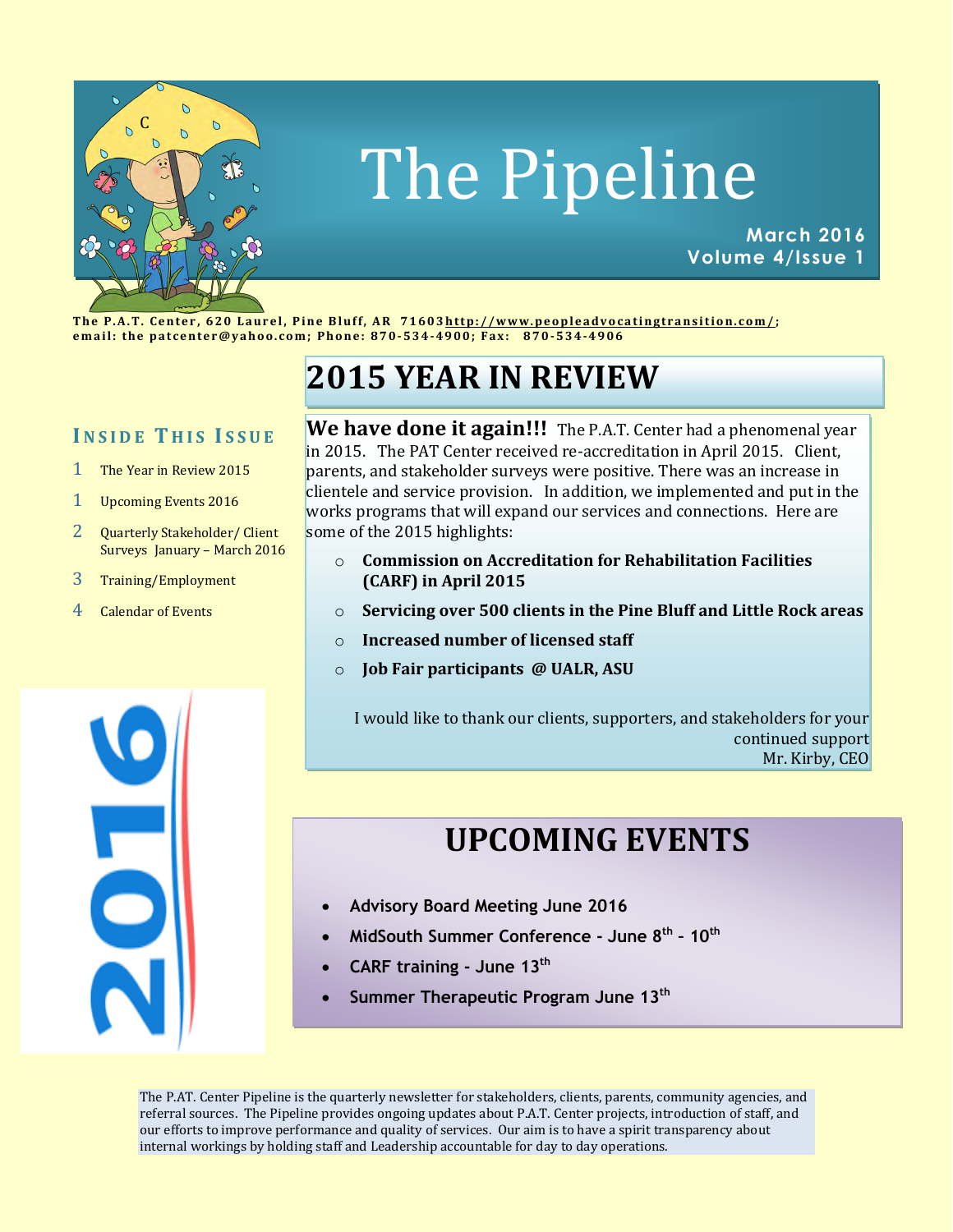# **Satisfaction Results 1ST Quarter 2016 (Clients, Parents, and Stakeholders)**

Surveys: If any agency wants to improve services, it must solicit feedback from stakeholders/clients served. The P.A.T. Center gathers satisfaction involvement through the year to address effectiveness, efficiency, and accessibility of services. All respondents rate questions with options from Extremely Dissatisfied to Extremely Satisfied. We gather information on services provided by mental health professionals, paraprofessionals, and psychiatric services. Stakeholder/client feedback demonstrates commitment to services and that our consumers are partners by disclosing information. The tables below are from data collected for the 1<sup>st</sup> quarter of 2016 (January to March 2016).



#### **Client Satisfaction Surveys (Mental Health Para Professionals)**: 23 clients completed the

survey. Of the completed surveys on effectiveness, efficiency, and accessibility the following showed:

- **55% Extremely Satisfied**
- **32% - Satisfied**
- **5% - Dissatisfied**
- **4% - Extremely Dissatisfied**

```
 4% - N/A
```
**N=23**

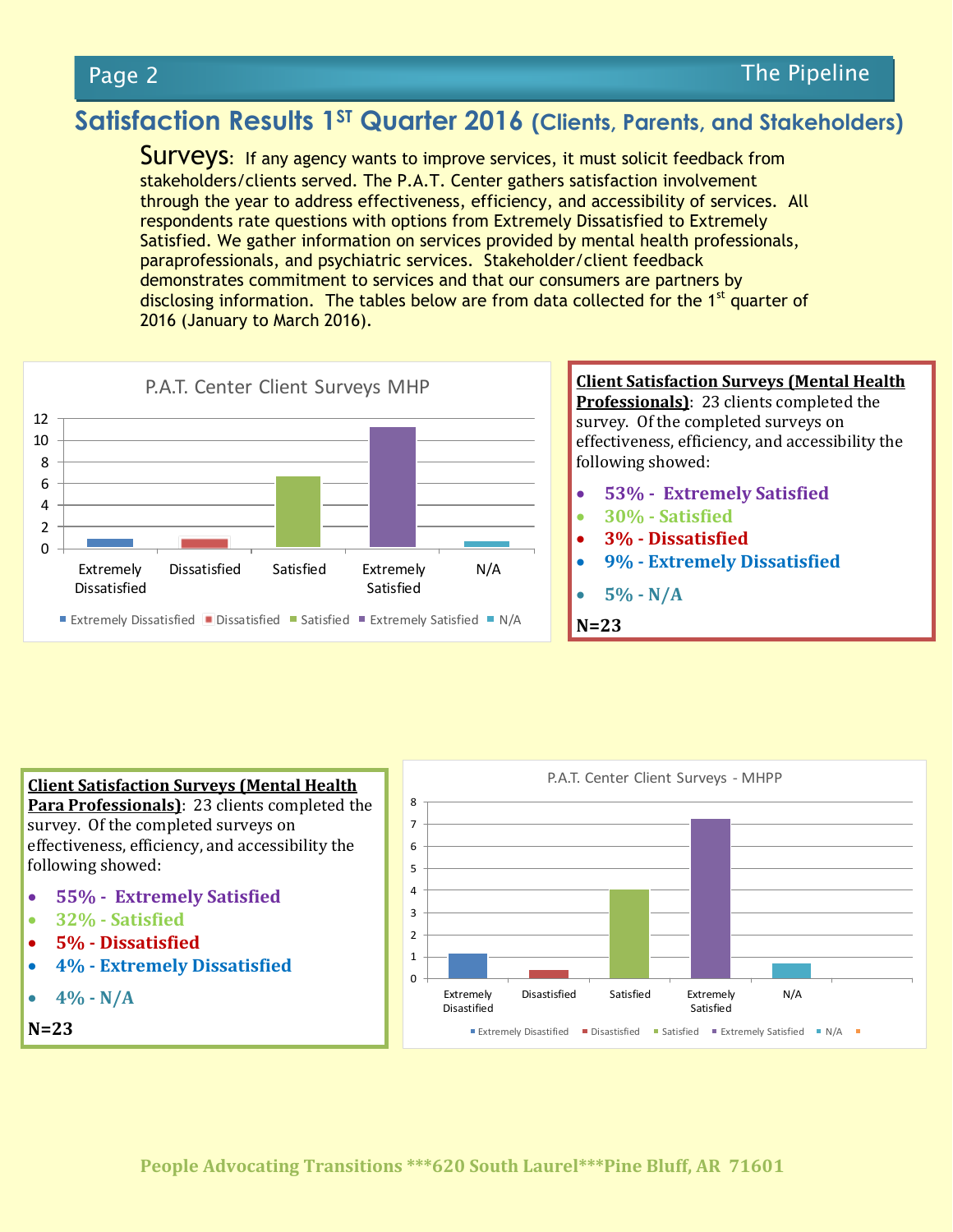Stakeholder Surveys: The P.A.T. Center solicits feedback from referral sources, school personnel, and physicians to assess effectiveness, efficiency, and accessibility of services. The P.A.T. Center wants to assure the public that we are viable and stable and fulfilling our mission. The table below is from data collected for the  $1<sup>st</sup>$  quarter of 2016 (January to March 2016).



**STAKEHOLDER SURVEYS:** There were 12 stakeholders completing the 1<sup>st</sup> quarter survey. Of the completed surveys on effectiveness, efficiency, and accessibility the data shows the following:

- **26% Extremely Satisfied**
- **67% - Satisfied**
- **4% - Dissatisfied**
- **0% - Extremely Dissatisfied**
- **5% - N/A**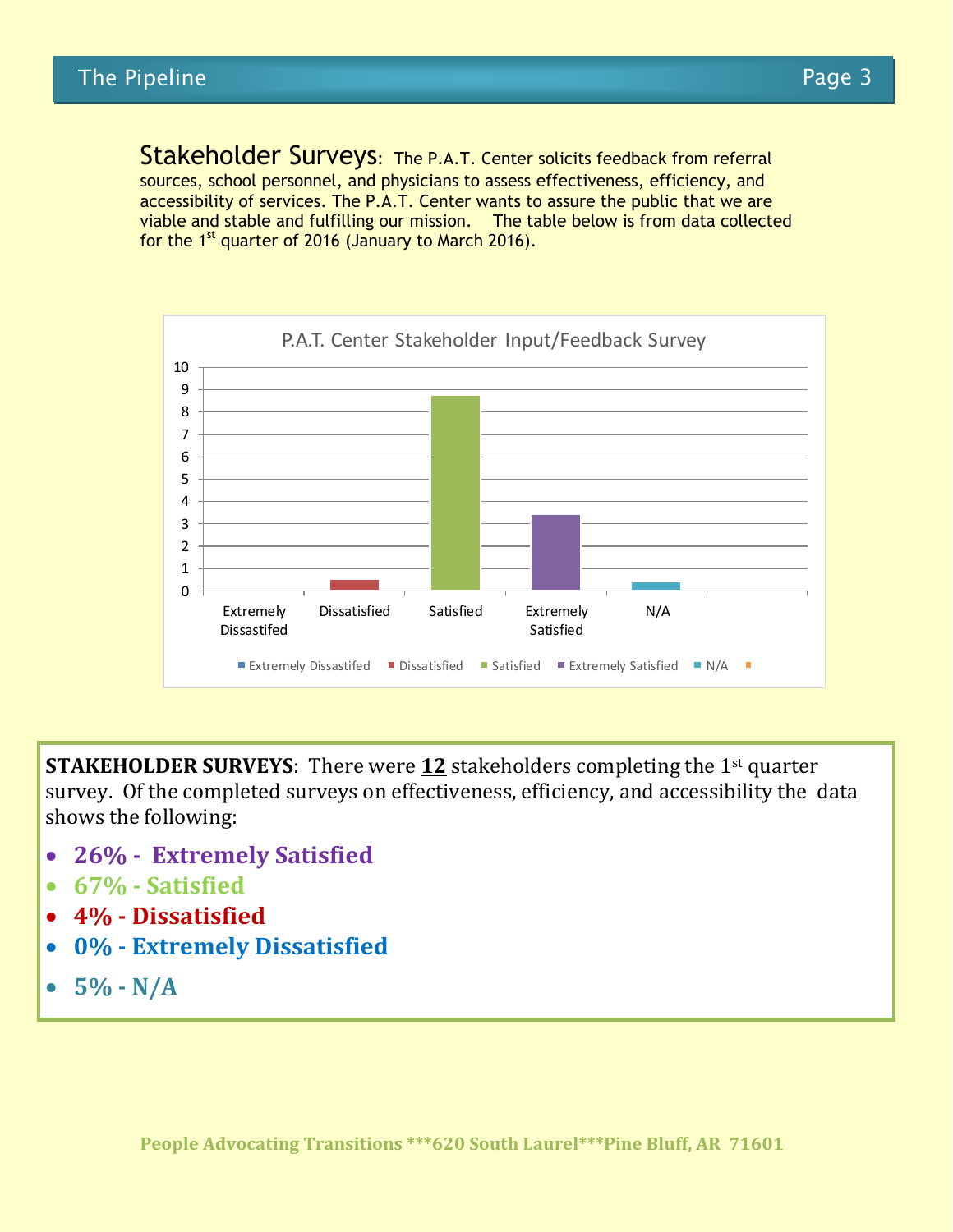

# **Staff Activities**

The P.A.T. Center staff has been heavily engaged in community outreach activities and promoting wellness amongst the staff.

- MLK potluck January  $15<sup>th</sup>$
- National Social Workers Week March 6<sup>th</sup> -12<sup>th</sup>
- On March 17<sup>th</sup> staff wore green to celebrate St. Patrick's Day.
- Easter Egg Hunt on March 24<sup>th</sup> for clients. Our office staff stuffed over three hundred eggs.





From Left to Right: Amber Whitfield (Office Support); Tiana Wesley (Medical Records Assistant); Leosha Williams (Billing); Brionna Gibson (Office Support)